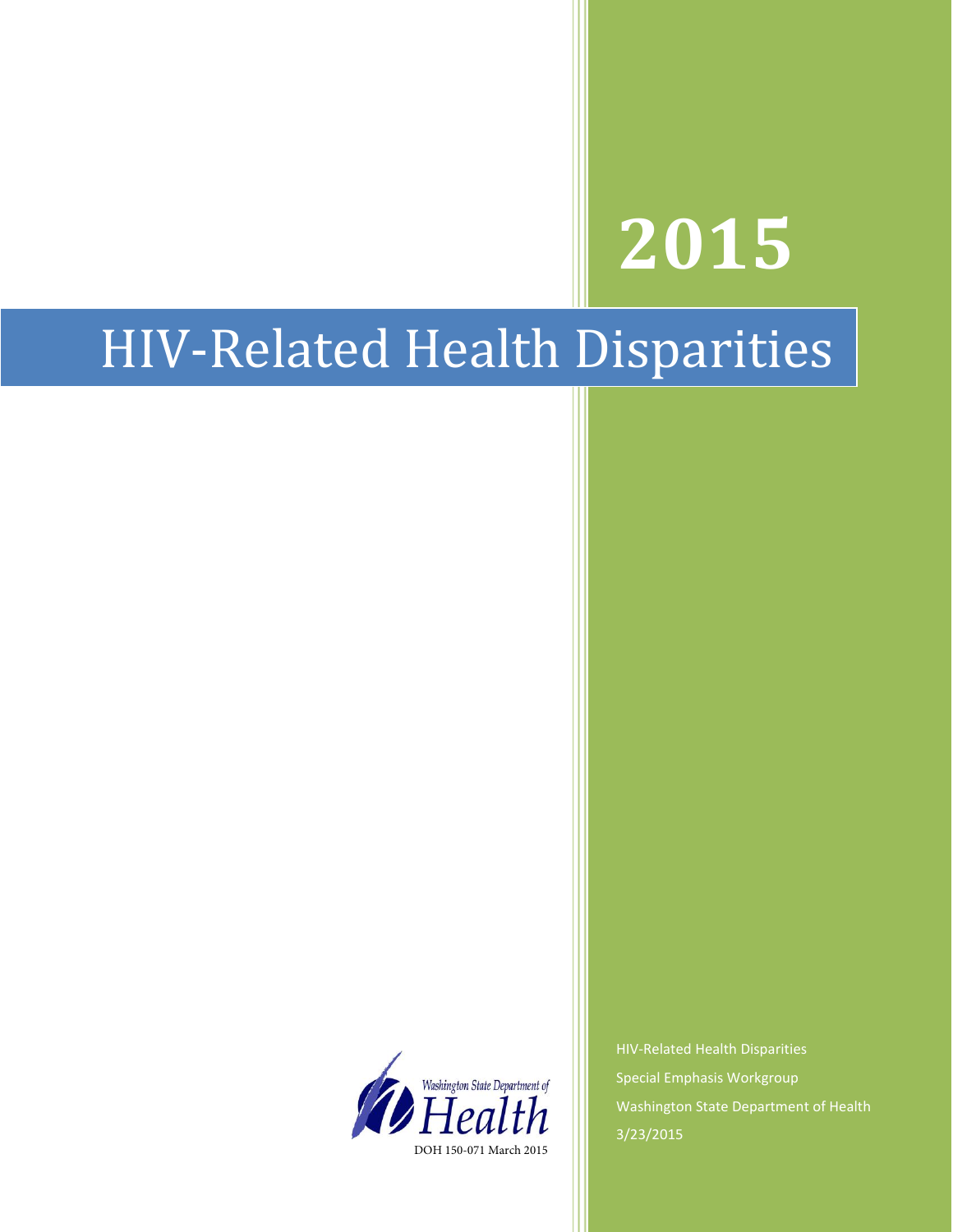## TABLE OF CONTENTS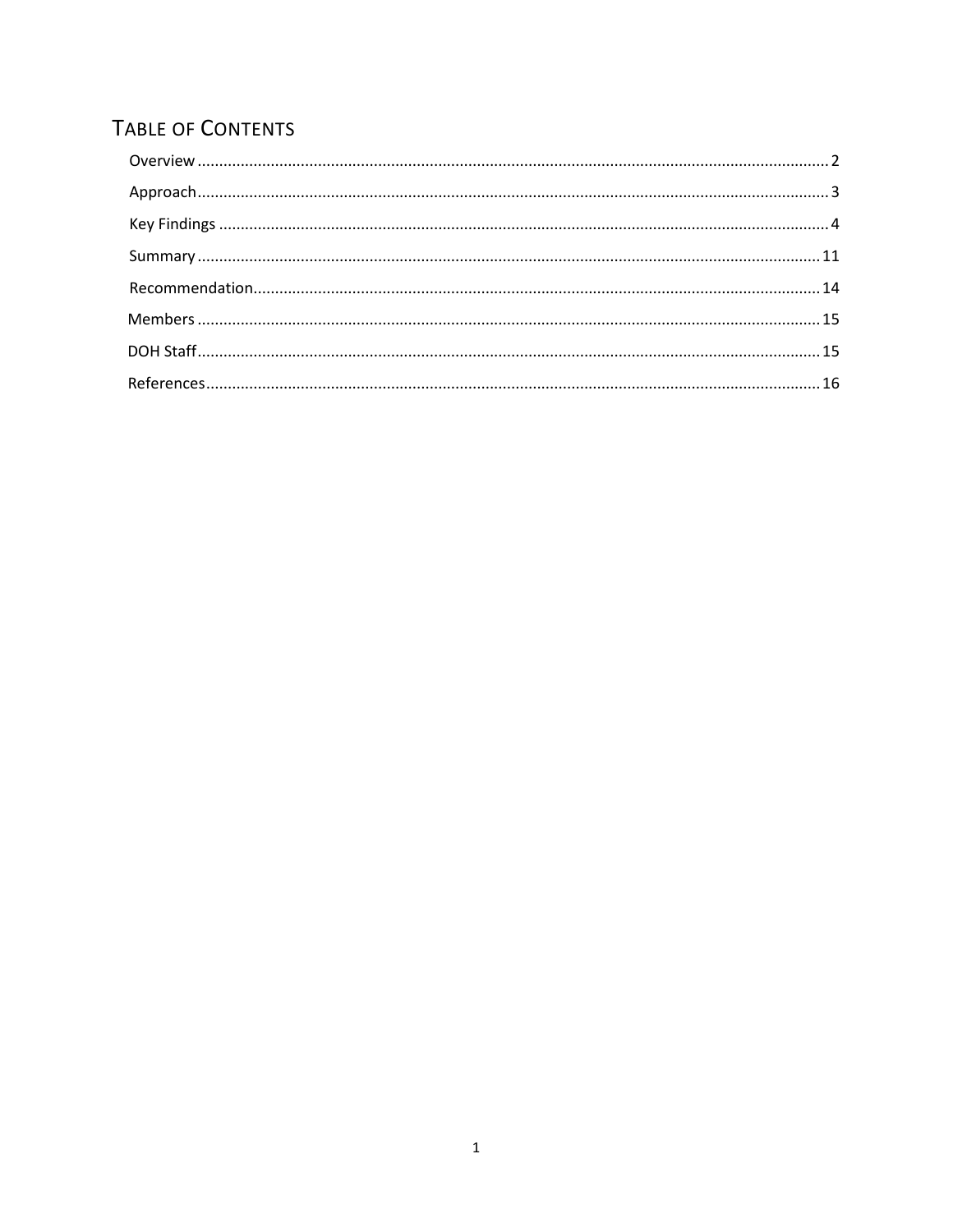## <span id="page-2-0"></span>**OVERVIEW**

#### Vision for the National HIV/AIDS Strategy

"The United States will become a place where new HIV infections are rare and when they do occur, every person, regardless of age, gender, race/ethnicity, sexual orientation, gender identity or socio-economic circumstance, will have unfettered access to high quality, life-extending care, free from stigma and discrimination."

HIV-related health disparities do not exist in isolation. They are part of a larger system of inequities which exist. They are compounded and exacerbated by one's daily experiences of injustice. As the HIV-Related Health Disparities Special Emphasis Workgroup (Health Disparities SEW) convened as part of the Washington State HIV Planning System we recognize our role in identifying and proposing strategies directly related to the provision of HIV related services. However, it is our belief that achieving the vision described in the National HIV /AIDS Strategy will require a paradigm shift. It will require a social justice approach that looks not only at specific indicators of inequality but also attempts to address issues broadly associated with the social determinants of health.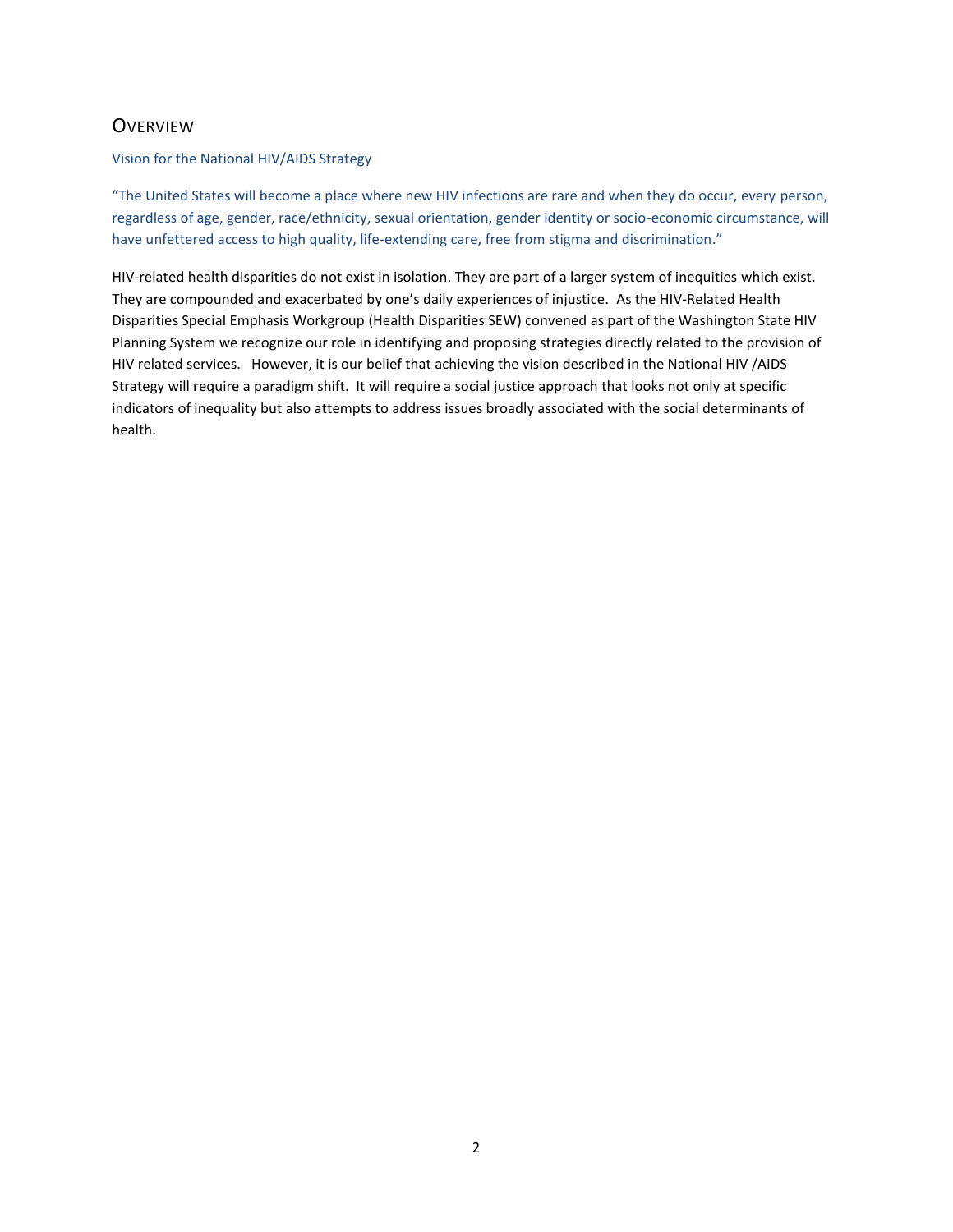## <span id="page-3-0"></span>APPROACH

The HIV-Related Health Disparities SEW met three times between December 2014 and February 2015. Each meeting was held in person. Data and articles were reviewed in between meetings. This report is a summary of the group's analyses and recommendations for next steps.

HIV surveillance data were used to identify potential disparities .The analysis was limited to racial/ethnic groups that comprise at least 5% of the HIV morbidity in Washington: non-Hispanic Whites, non-Hispanic Blacks, and Hispanics. HIV-related health disparities were categorized by population and stages of the care continuum.

#### Topics of discussion

- Why do HIV disparities matter?
- How to define disparities?
- Which HIV disparities matter most?
- What can we do to reduce these disparities?
- How should we monitor disparities over time?

#### Indicators used to measure disparity

- Rate of HIV diagnoses
- Percent of new HIV cases diagnosed late
- Percent of new HIV cases interviewed by Partners Services
- Percent of new HIV cases linked to care
- Percent of prevalent HIV cases engaged in HIV care, last 12 months
- Percent of prevalent HIV cases retained in HIV, last 12 months
- Percent of prevalent HIV cases with a suppressed viral load, last 12 months

#### Levels of comparison

- Race/ethnicity (White, Black , Hispanic)
- U.S.-born vs foreign-born
- Gay/bisexual men vs heterosexual men and women
- **•** Geography
- Age
- Social determinants of health (income, education, and poverty)

Once health disparities were characterized by demographic and risk category, we used U.S. Census data to evaluate the degree to which socioeconomic position affects continuum-related outcomes within each population of interest. Our methods were similar to those described in a July 2014 Supplemental HIV Surveillance Report published by CDC, which focused on social determinants of health (SDH) among PLWH across the United States. We selected three SDH indicators collected from the 2009-2013 American Community Survey:

- Median household income among residents of the Census tract
- Percent of Census tract residents who had attended at least some college
- Percent of Census tract resident living below the Federal Poverty Line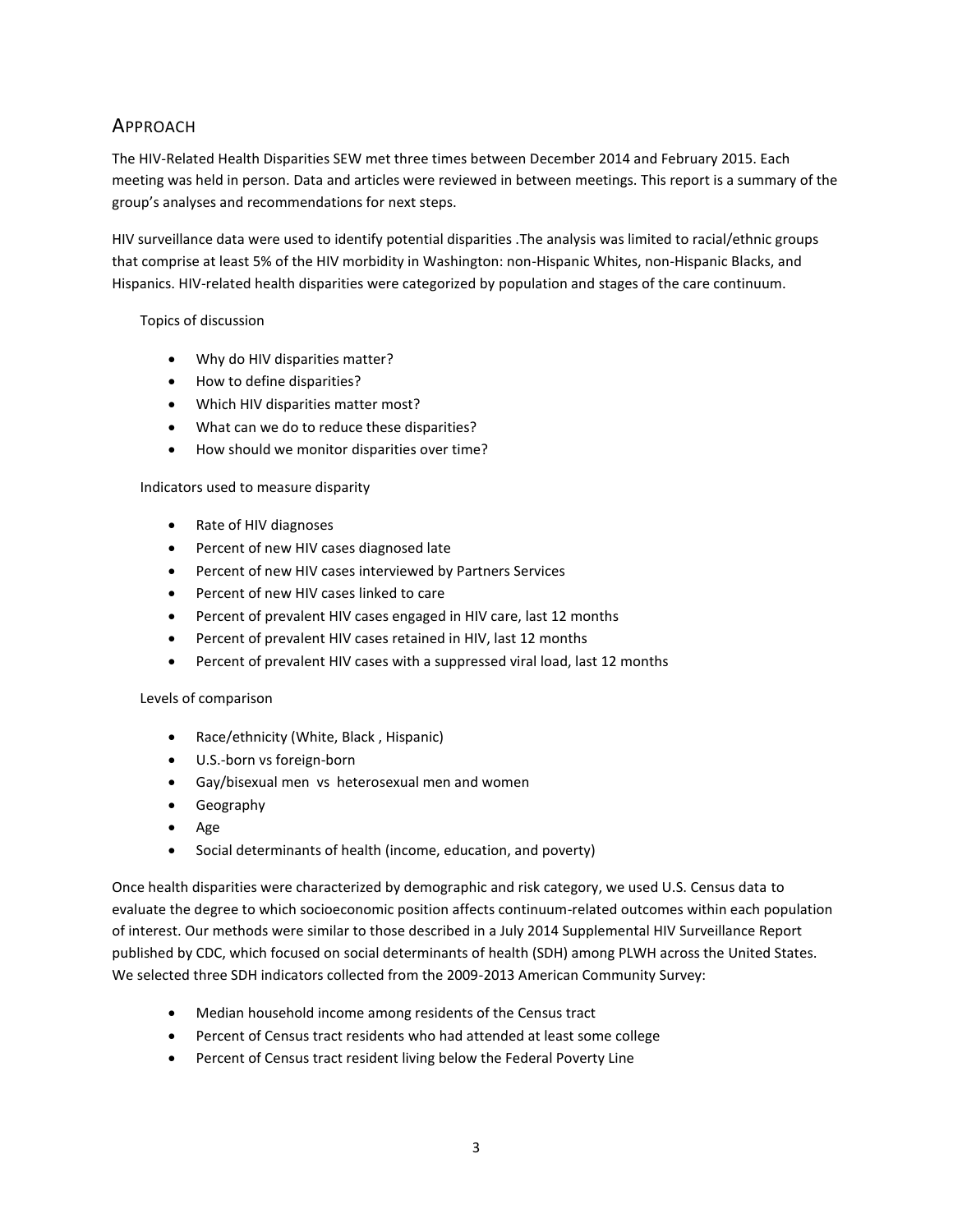Using each SDH indicator as a proxy for socioeconomic position shared by Census tract residents, we sorted all Washington Census tracts from greatest to least. We divided the sorted tracts into four equally-sized quartiles (or 'SDH tiers'), each of which represented a progressively higher level of social advantage (Tier A being the lowest, Tier D the highest). HIV surveillance data were geocoded to determine the Census tract of residence among both newly diagnosed cases (2009-2013) and prevalent cases (2013). Cases with a geocodable, residential address were linked to SDH tiers based on the Census tracts where cases lived. Cases were excluded from the analysis if an address was non-residential, could not be geocoded at the Census tract level, or could not be matched to a Washington Census tract. Census tracts were excluded if no SDH information was available.

## <span id="page-4-0"></span>KEY FINDINGS

#### Indicator: HIV Diagnosis Rates

As expected, gay and bisexual men (also referred to as men who have sex with men or MSM) are disproportionately at risk for HIV in Washington. DOH estimates that HIV infection rates among MSM in Washington are more than 150-times higher compared to heterosexual men and women. Nevertheless, since the current DOH HIV Framework has already identified MSM as a priority and is implementing targeted prevention strategies, reducing HIV risk among MSM was not deemed a priority by the Health Disparities SEW.



Diagnosis rates are also significantly higher among (non-Hispanic) Black people compared to other racial/ethnic groups in Washington. However, the size of the disparity in HIV risk experienced by Black people is heavily dependent on country origin, or where Black people living with HIV were likely exposed to the virus. Those born within the United States are roughly 4-times more likely to be diagnosed with HIV compared to White residents, while rates among foreign-born Blacks were roughly 16-times higher. Further evaluation of both surveillance data and available research findings suggests that at least 70% and perhaps as much as 85% of HIV transmission among foreign-born Blacks living in Washington takes place outside the U.S. Hence, the Health Disparities SEW opted to prioritize reducing HIV risk among U.S.-born Black residents, but not foreign-born Blacks.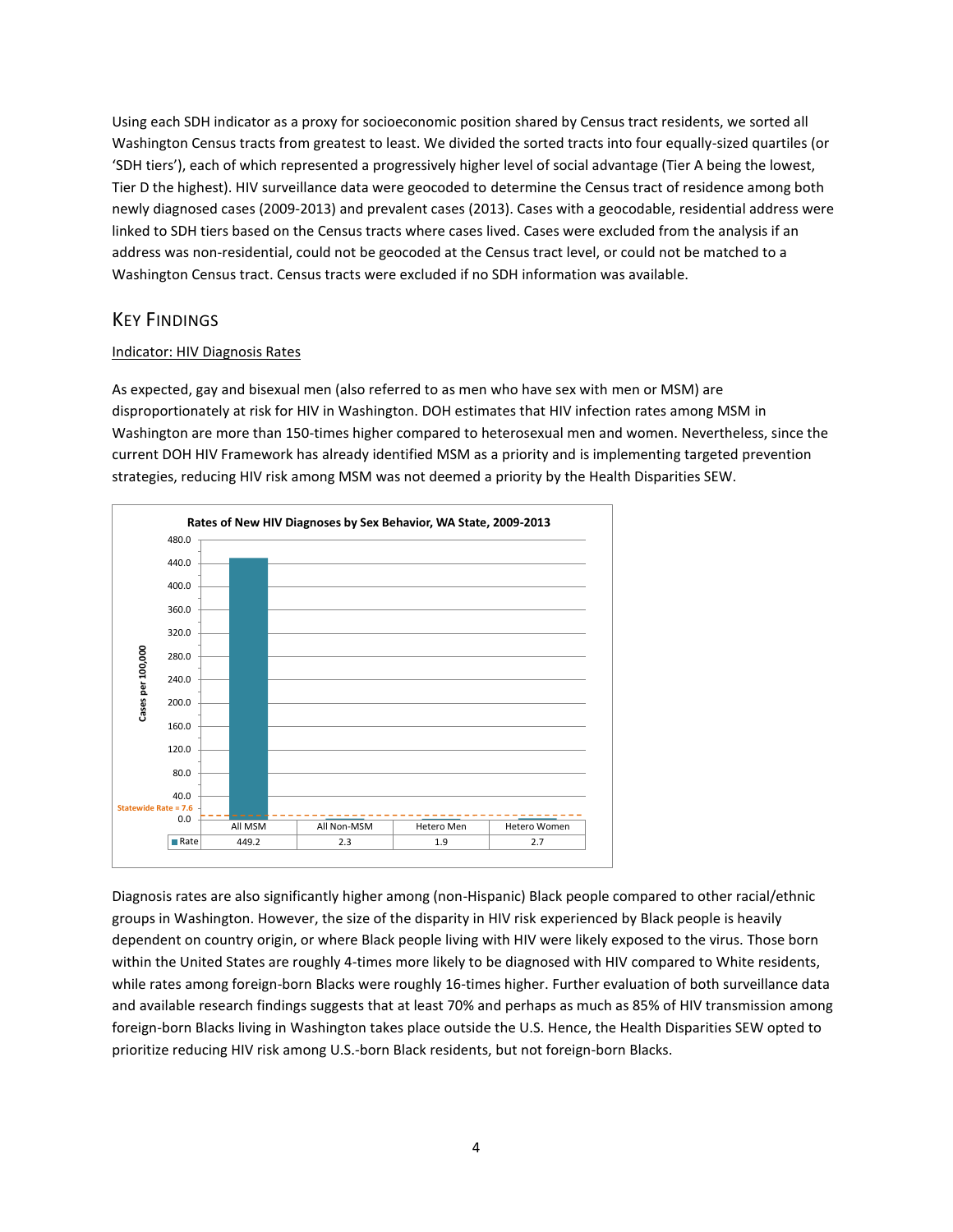Similarly, HIV diagnosis rates among foreign-born Hispanics were more than 3-times higher compared to non-Hispanic Whites, whereas rates among U.S.-born Hispanic were not significantly different from those of Whites. Patient interviews and published research suggest that much of the HIV transmission experienced by foreign-born Hispanic appears to take place within the U.S. Therefore, the Health Disparities SEW chose to prioritize the reduction of HIV diagnosis rates among foreign-born Hispanic residents.

| Washington State, 2009-2013 |              |                |              |                        |              |                           |              |
|-----------------------------|--------------|----------------|--------------|------------------------|--------------|---------------------------|--------------|
|                             | Country of   |                |              |                        |              |                           |              |
| Race/Ethnicity              | Origin       | Rate of HIV DX |              | Late HIV Dx, 2008-2012 |              | Linkage to Care < 90 days |              |
|                             |              | Cases per 100k | Significant? | % Late                 | Significant? | % Linked                  | Significant? |
| White                       |              | 6.0            | reference    | 33%                    | reference    | 90%                       | reference    |
| <b>Black</b>                |              | 38.4           | Yesl         | 34%                    | <b>No</b>    | 86%                       | Yes          |
|                             | U.S.-Born    | 23.6           | Yesl         | 29%                    | <b>No</b>    | 77%                       | Yes          |
|                             | Foreign-Born | 101.7          | Yesl         | 40%                    | Yesl         | 95%                       | Yes          |
| Hispanic                    |              | 10.5           | Yesl         | 37%                    | Yes          | 90%                       | No           |
|                             | U.S.-Born    | 5.6            | Yesl         | 24%                    | Yes          | 89%                       | No           |
|                             | Foreign-Born | 20.4           | Yes          | 43%                    | Yesl         | 92%                       | No           |

#### **Key Indicators Related to Continuum of HIV Care among Newly Diagnosed Cases, by Race/Ethnicity and Country of Origin, Washington State, 2009-2013**

#### Indicator: HIV Late HIV Diagnoses

Regardless of race/ethnicity, being born outside the United States greatly increases the likelihood of late HIV diagnosis among people living with HIV in Washington. Among foreign-born Black and Hispanic residents diagnosed with HIV between 2009 and 2013, 40% and 43% were late HIV diagnoses, respectively. This outcome is more concerning among Hispanic cases since more are thought to have been infected within the U.S. However, local research on foreign-born Blacks in King County suggests that the average time between date of initial entry into the U.S. and date of HIV diagnosis is approximately 7 years. Likewise, surveillance data suggest that time between last reported negative HIV test and first positive test is nearly 5 years among foreign-born Blacks. For these reason, the Health Disparity SEW chose to prioritize the reduction of late HIV diagnosis among both foreignborn Hispanic and foreign-born Black residents of Washington.

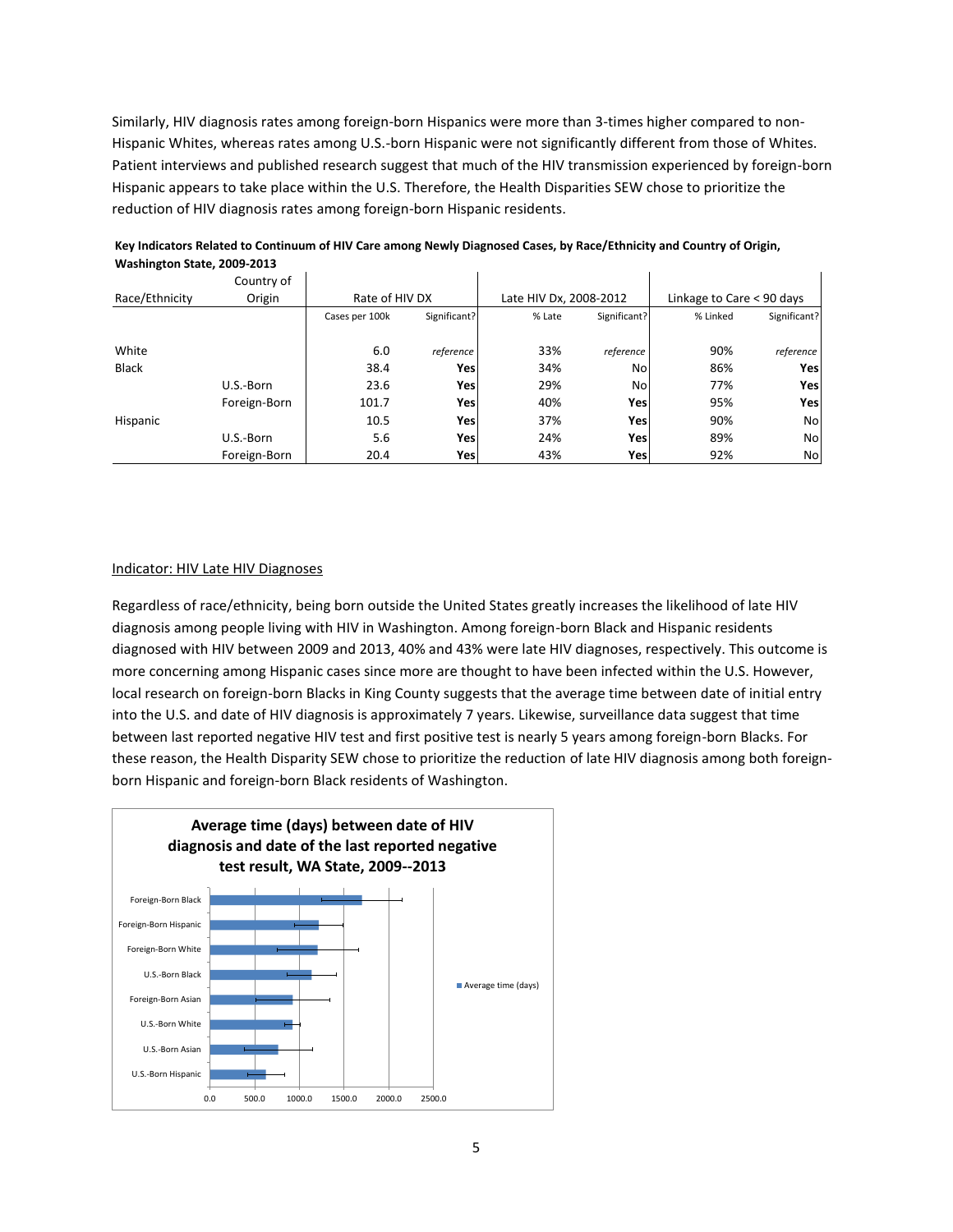As expected, the Health Disparity SEW also observed significantly higher rates of late HIV diagnosis among older adults diagnosed with HIV. Between 2009 and 2013, roughly half of all new HIV cases among adults ages 45 years and older were late diagnoses. The Health Disparity SEW recommends this disparity be reduced, yet recognizes that successfully increasing HIV testing with the populations already listed could go a long way towards achieving this.



#### Indicator: Percent Interviewed by Partner Services

The Health Disparity SEW did not observe or prioritize any disparities with regard to the percent of new HIV cases interviewed by Partner Services.

#### Indicator: Linkage to Care

Overall, 89% of Washington residents newly diagnosed with HIV between 2009-2013 were successfully linked to HIV medical care within 90 days of diagnosis. In contrast, linkage to care among U.S.-born Black residents diagnosed during the same time frame was 77%, substantially lower than the 90% among Whites and 95% among foreign-born Blacks. The Health Disparity SEW strongly recommends reducing this disparity by increasing linkage to care among U.S.-born Blacks in Washington.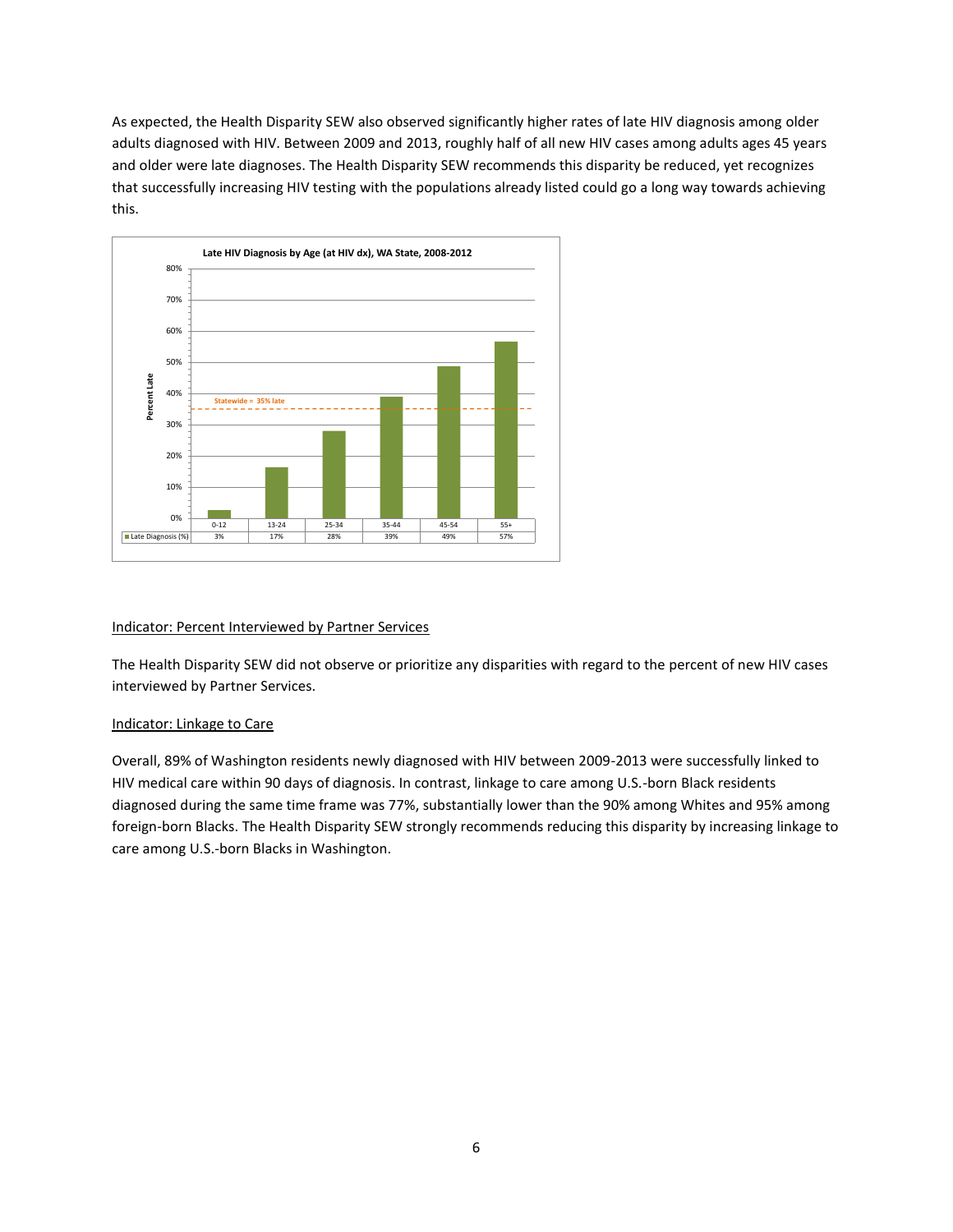#### Indicator: Engagement/Retention in Care

Since the nature and degree of observed disparities (as well as factors influencing them) are likely very similar, the Health Disparities SEW opted to combine these two care-related indicators into one category: engagement/retention. Again, foreign-born status appears to strongly influence these outcomes among Black and Hispanic PLWH, yet the association seem to proceed in opposite directions. U.S.-born Blacks were significantly less likely to be engaged/retained in HIV care compared to Whites, while differences between Whites and foreign-born Blacks were smaller. The reverse was true among Hispanic residents, for which U.S.-born individuals were more likely to be engaged/retained vs. their foreign-born counterparts. Hence, the Health Disparity SEW recommends increasing engagement/retention among both foreign-born Hispanic and U.S.-born Blacks.

In addition, younger adults living with HIV in Washington appear to be substantially less likely to engaged/retained in care vs. older adults. The Health Disparity SEW recommends increasing levels of engagement/retention among HIV-positive adults between the ages of 18 and 35 years old.

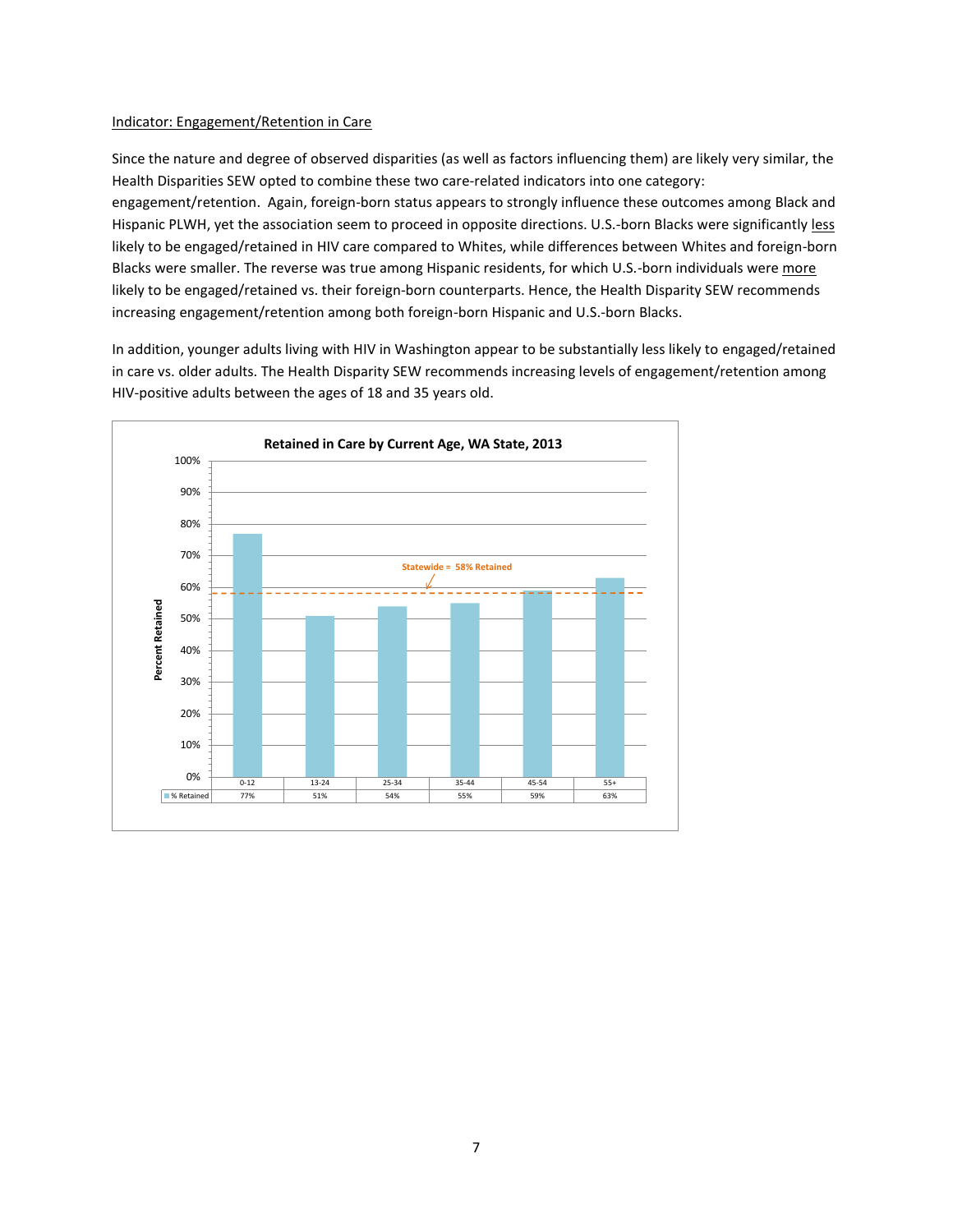#### Indicator: VL Suppression

Similar to engagement/retention, the Health Disparity SEW would like to see increases in viral suppression among both U.S.-born Black residents and foreign-born Hispanic residents living with HIV in Washington. While these two populations are clearly very different with regard to language, country of origin, neighborhood, and other cultural characteristics, the group reviewed research evidence suggesting that disparities in viral suppression could be largely the result of similar political and socioeconomic circumstances shared by both populations (different pathways leading to the same destination). In addition, group members found some evidence indicating that there might also be biological factors which explain lower viral suppression among Blacks vs. Whites in the United States.

|                | Country of   |                 |                |                  |           |                       |           |  |
|----------------|--------------|-----------------|----------------|------------------|-----------|-----------------------|-----------|--|
| Race/Ethnicity | Origin       | Engaged in Care |                | Retained in Care |           | Suppressed Viral Load |           |  |
|                |              | % Engaged       |                | % Retained       |           | % Suppressed          |           |  |
|                |              |                 |                |                  |           |                       |           |  |
| White          |              | 82%             | reference      | 60%              | reference | 70%                   | reference |  |
| Black          |              | 77%             | Yesl           | 55%              | Yesl      | 62%                   | Yes       |  |
|                | U.S.-Born    | 76%             | Yes            | 55%              | Yes       | 58%                   | Yes       |  |
|                | Foreign-Born | 79%             | Yes            | 56%              | No        | 69%                   | No        |  |
| Hispanic       |              | 70%             | Yesl           | 53%              | Yesl      | 58%                   | Yes       |  |
|                | U.S.-Born    | 79%             | N <sub>o</sub> | 59%              | No        | 64%                   | Yes       |  |
|                | Foreign-Born | 65%             | Yes            | 51%              | Yes       | 55%                   | Yes       |  |

**Key Indicators Related to Continuum of HIV Care among Prevalenct Cases, by Race/Ethnicity and Country of Origin, Washington State, 2013**

#### Social Determinants of Health

Overall, among new HIV cases diagnosed between 2009 and 2013, 78% were successfully geocoded and matched to an SDH Tier. Among prevalent HIV cases reported to be residing in Washington as of year-end 2013, 67% were geocoded and matched to an SDH Tier. Regardless of demographic or risk characteristics, Tier A residents consistently had higher rates of new HIV diagnosis, suggesting that lower socioeconomic position (SEP) is strongly associated with risk for HIV (Table 1). Likewise, Tier A residents were more frequently categorized as late HIV diagnoses, meaning they developed AIDS within 12 months of their HIV diagnoses. This suggests that lower levels of social advantage could result in (or be accompanied by) barriers that prevent people at risk for HIV from getting screened for HIV as often as they should.

While social determinants clearly affect both HIV risk and testing behavior, relationships between levels of social advantage and HIV care-related outcomes were less clear. We observed no discernable patterns between SEP and linkage to care. Yet, HIV-positive residents of SDH Tier C, or those living in tracts with median to higher levels of SEP, were frequently the least likely to be either engaged or retained in HIV care within the past 12 months (Table 2). Although we can't say for certain, conversations with program staff at DOH suggest that this outcome might be due to the fact that many HIV-positive people living in Tier C tracts are too affluent to qualify for publiclysupported health insurance programs, yet are not affluent enough to overcome the sizeable cost burden of paying for their own HIV care, either out-of-pocket or via private health insurance (premiums, copays, etc.).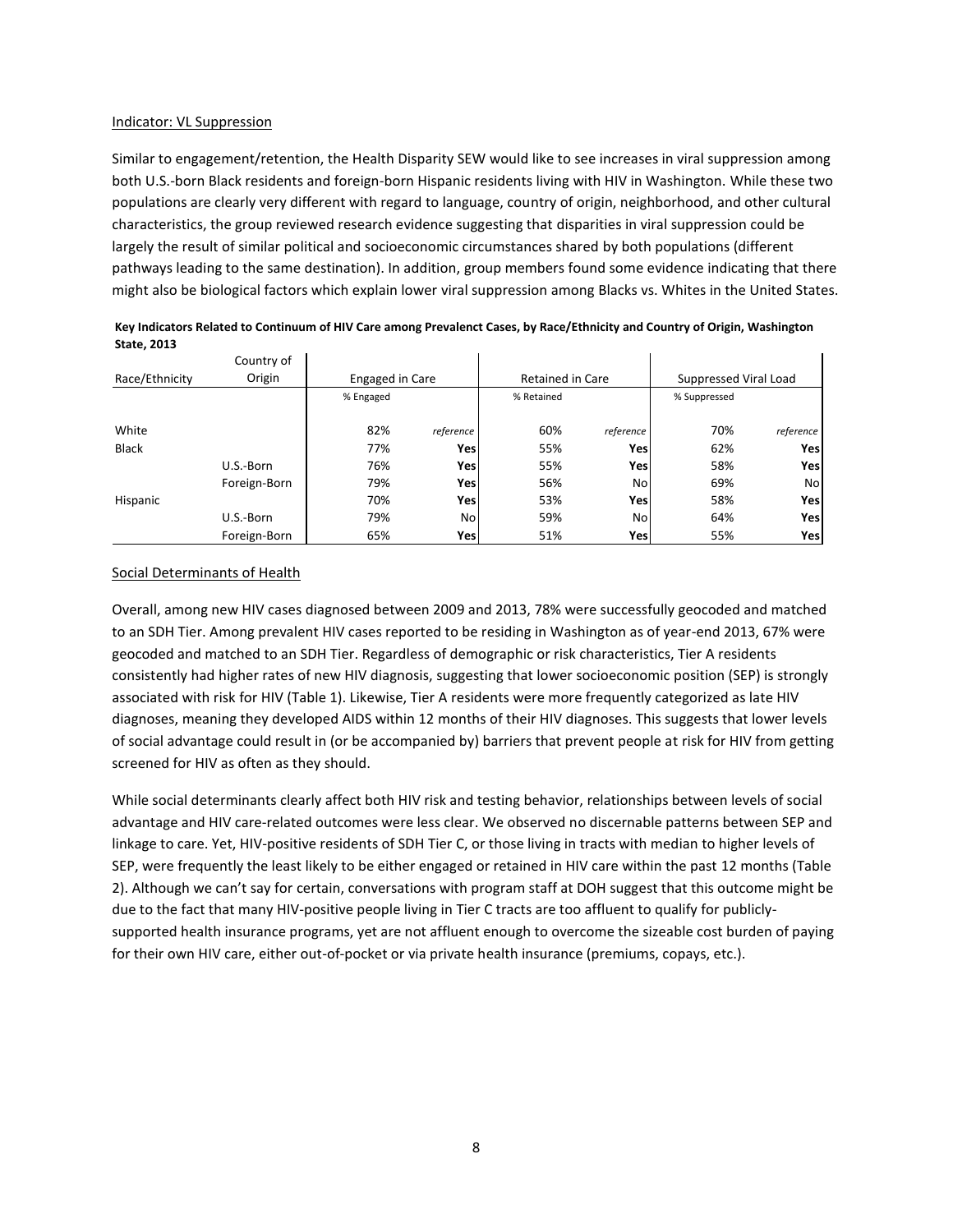|                     |            |                | <b>HIV Diagnosis Rate</b> |                | Late HIV Diagnosis |                |                | Initial Linkage to Care |  |  |
|---------------------|------------|----------------|---------------------------|----------------|--------------------|----------------|----------------|-------------------------|--|--|
|                     | Matching N | Income         | Poverty                   | Education      | Income             | Poverty        | Education      | Income                  |  |  |
| Overall             | 2016       | $\mathsf{A}$   | $\mathsf{A}$              | $\mathsf{A}$   | $\mathsf{A}$       | $\mathsf{A}$   | D              | $A + B$                 |  |  |
| Racial/ethnic group |            |                |                           |                |                    |                |                |                         |  |  |
| White, NH           | 1155       | D              | B                         | A              | $\overline{A}$     | D              | $\mathsf D$    | $\mathsf{A}$            |  |  |
| Black, NH           | 345        | $\overline{A}$ | $\overline{A}$            | A              | $\overline{A}$     | $\overline{A}$ | D.             | B.                      |  |  |
| - U.S.-born         | 162        | $\overline{A}$ | A                         | A              | $\overline{A}$     | $A + B$        | $A + B$        | $\mathsf{C}$            |  |  |
| - Foreign-born      | 168        | $\overline{A}$ | $\overline{A}$            | B              | $\overline{A}$     | $\overline{A}$ | D.             | B                       |  |  |
| Hispanic            | 311        | $\overline{A}$ | $\overline{A}$            | $\mathsf{A}$   | $\overline{A}$     | $\mathsf{A}$   | $C + D$        | B                       |  |  |
| - U.S.-born         | 91         | $A + C$        | $A + C$                   | A              | $A + C$            | $A + C$        | $\mathsf{C}$   | $\mathsf{C}$            |  |  |
| - Foreign-born      |            | $\overline{A}$ | A                         | $\mathsf{A}$   | $\overline{A}$     | A              | $\mathsf{C}$   | $\overline{A}$          |  |  |
| Age group           |            |                |                           |                |                    |                |                |                         |  |  |
| 13-24               | 289        | $\overline{A}$ | A                         | A              | $\overline{A}$     | $\mathsf{A}$   | $\mathsf{C}$   | $\overline{B}$          |  |  |
| 25-34               | 607        | $\overline{A}$ | $\overline{A}$            | A              | $\overline{A}$     | $\overline{A}$ | $\mathsf C$    | $\mathsf{C}$            |  |  |
| 35-44               | 551        | $\overline{A}$ | $\mathsf{A}$              | $\overline{A}$ | B <sub>1</sub>     | $\mathsf{C}$   | D              | Ċ                       |  |  |
| 45-54               | 361        | $\mathsf{A}$   | B                         | A              | $\overline{A}$     | A              | $\mathsf C$    | $\mathsf{A}$            |  |  |
| $55+$               | 176        | <b>B</b>       | B.                        | $\mathsf{A}$   | C                  | $\mathsf{C}$   | $\mathsf D$    | D.                      |  |  |
| Risk group          |            |                |                           |                |                    |                |                |                         |  |  |
| All MSM             | 1531       |                |                           |                | $\mathsf{A}$       | $A + D$        | D              | B <sup>1</sup>          |  |  |
| All IDU             | 274        |                | N/A                       |                | $\mathsf{C}$       | $\mathsf{C}$   | $\mathsf D$    | $A + D$                 |  |  |
| Hetero male         | 189        |                |                           |                | $\mathsf{C}$       | $\mathsf{C}$   | $\overline{C}$ | $\mathsf{A}$            |  |  |
| Hetero female       | 296        |                |                           |                | D.                 | $\overline{A}$ | $\mathsf{A}$   | $A + B + D$             |  |  |

#### Table 1. SDH Tiers with the Least Desirable Outcomes, Based on Residents Newly Diagnosed with HIV, 2009-2013  $\mathbf{r}$   $\mathbf{r}$  ,  $\mathbf{r}$  and  $\mathbf{r}$  in Centrum Centrum Centrum Designation  $\mathbf{r}$

Tier B = Residence in Census tracts with Lower to Median SEP

Tier C = Residence in Census tracts with Median to Higher SEP

Tier D = Residence in Census tracts with Highest SEP

*Regardless of demographic or risk characteristics, residents of Tier A Census tracts (labeled in green above) consistently had higher rates of new HIV diagnosis, suggesting that lower socioeconomic position is strongly associated with risk for HIV infection. Likewise, Tier A residents were more frequently categorized as late HIV diagnoses, meaning they developed AIDS within 12 months of their HIV diagnoses.*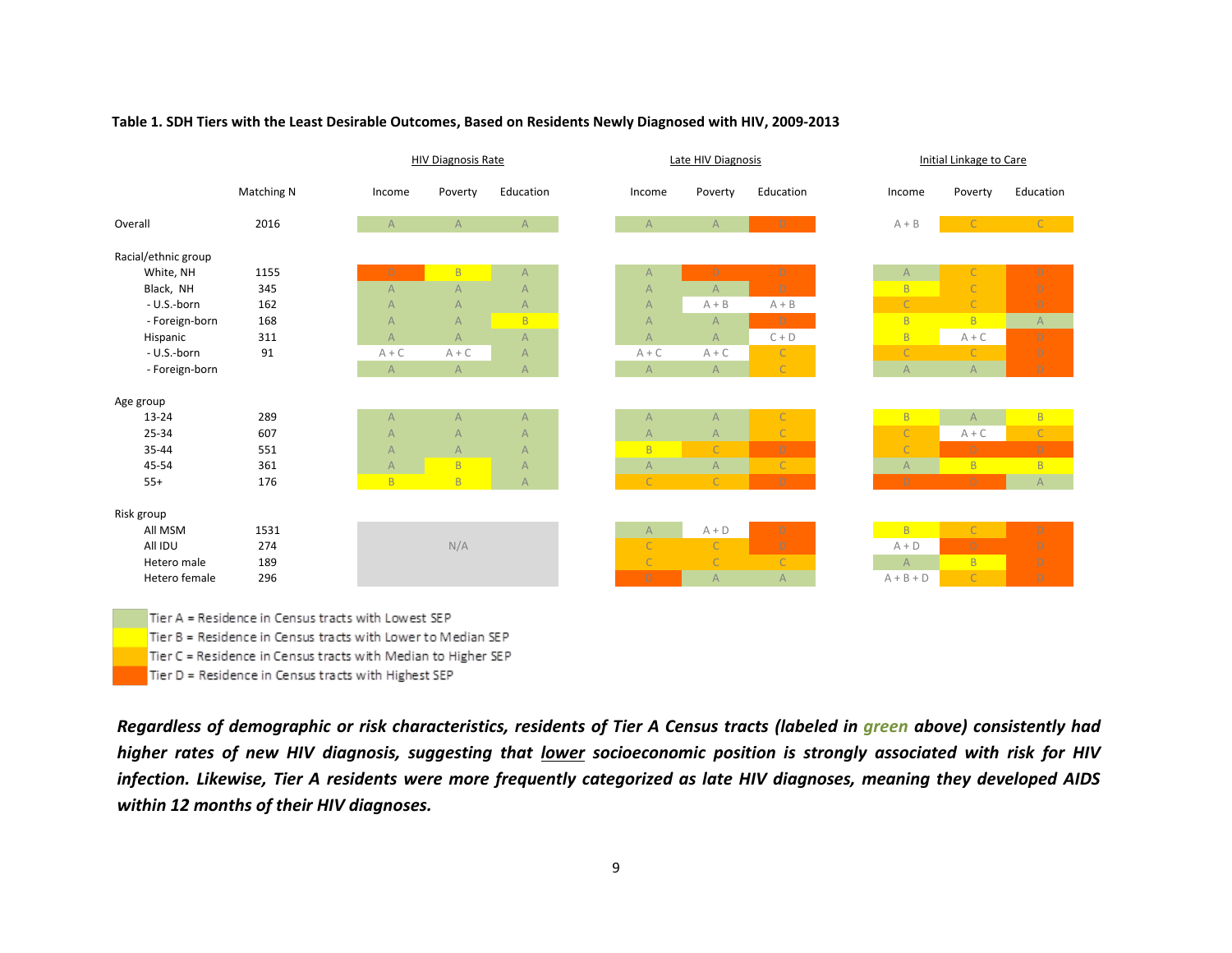|                     |            |                | Engaged in Any Care |                | Retained in Care |                |                                                                       | <b>Virally Suppressed</b> |                |  |
|---------------------|------------|----------------|---------------------|----------------|------------------|----------------|-----------------------------------------------------------------------|---------------------------|----------------|--|
|                     | Matching N | Income         | Poverty             | Education      | Income           | Poverty        | Education                                                             | Income                    | Poverty        |  |
| Overall             | 8205       |                | $\mathsf{C}$        | C              |                  | $\mathsf{C}$   | $B + C$                                                               | $\overline{A}$            | $\mathsf{A}$   |  |
| Racial/ethnic group |            |                |                     |                |                  |                |                                                                       |                           |                |  |
| White, NH           | 5221       | $\mathsf{C}$   | $\mathsf{C}$        | $\overline{C}$ | $\mathsf C$      | $\mathsf{C}$   | $\mathbb{C}$                                                          | $\overline{A}$            | $\mathsf{A}$   |  |
| Black, NH           | 1343       | B              | $\mathsf{C}$        | $\overline{C}$ | D                | $\mathsf{C}$   | $A + C$                                                               | $\overline{A}$            | $\mathsf{A}$   |  |
| - U.S.-born         | 791        | $\overline{B}$ | $\mathsf{C}$        | $\overline{A}$ | D                | $\mathsf{C}$   | $\mathsf{A}% _{\mathsf{A}}^{\prime}=\mathsf{A}_{\mathsf{A}}^{\prime}$ | $\overline{A}$            | $A + D$        |  |
| - Foreign-born      | 513        | $B + C$        | $\mathsf{C}$        | $A + B + C$    | D                | $\mathsf{C}$   | $\mathsf{C}$                                                          | $\overline{A}$            | $A + C$        |  |
| Hispanic            | 1033       | $\mathsf{C}$   | $\mathsf{C}$        | $A + B$        | $\overline{C}$   | $\mathsf{C}$   | B.                                                                    | D                         | $\mathsf{C}$   |  |
| - U.S.-born         | 381        | $\overline{A}$ | $A + C$             | $\mathsf{C}$   | B                | B.             | $\mathsf{C}$                                                          | $\overline{B}$            | $\mathsf{C}$   |  |
| - Foreign-born      | 548        | $\mathsf{C}$   | $\mathsf{C}$        | $\overline{A}$ | D                | $\overline{C}$ | $A + B$                                                               | $A + C$                   | $\overline{C}$ |  |
| Age group           |            |                |                     |                |                  |                |                                                                       |                           |                |  |
| 13-24               | 220        | B              | $\mathsf{A}$        | $\mathsf{C}$   | $\mathsf{C}$     | $\mathsf{C}$   | $\mathsf{C}^-$                                                        | B                         | $\mathsf{C}$   |  |
| 25-34               | 1306       | $\mathsf{C}$   |                     | $\overline{C}$ | $\mathsf{C}$     | $\mathsf{C}$   | B                                                                     | $\overline{C}$            | $\mathsf{C}$   |  |
| 35-44               | 2052       | $\mathsf B$    | $\overline{A}$      | $\mathsf{C}$   | $B + C$          | $\mathsf{C}$   | $\mathsf{C}$                                                          | $A + B + C$               | $\overline{A}$ |  |
| 45-54               | 2840       | $\mathsf{C}$   | $\mathsf{C}$        | $\mathsf D$    | $C + D$          | D              | B.                                                                    | $\overline{A}$            | $\overline{A}$ |  |
| $55+$               | 1747       | A              | А                   | D              | $\mathsf{A}$     | $\mathsf{C}$   | $B + D$                                                               | $\overline{A}$            | $\overline{A}$ |  |
| Risk group          |            |                |                     |                |                  |                |                                                                       |                           |                |  |
| All MSM             | 6290       | $A + B + C$    | $\mathsf{C}$        | $\mathsf{C}$   | $\mathsf{C}$     | $\mathsf{C}$   | $\mathsf{C}$                                                          | $\mathsf{A}$              | A              |  |
| All IDU             | 1355       | $A + B$        | $\mathsf{C}$        | $\overline{C}$ | $\mathsf{C}$     | $\mathsf{C}$   | $\mathsf C$                                                           | $A + C$                   | $A + C$        |  |
| Hetero male         | 806        | $\mathsf{C}$   | $\overline{C}$      | $A + B + C$    | D                | $\mathsf{C}$   | $\mathsf D$                                                           | $A + C$                   | $\mathsf{C}$   |  |
| Hetero female       | 1110       | $B + D$        | D.                  | B.             | D                | D              | B.                                                                    | B                         | $\mathsf{A}$   |  |

#### Table 2. SDH Tiers with Least Desirable Outcomes, Based on Residents Living with HIV, Year-end 2013 e z. SDH Tiers with Least Desirable Out

Tier B = Residence in Census tracts with Lower to Median SEP

Tier C = Residence in Census tracts with Median to Higher SEP

Tier D = Residence in Census tracts with Highest SEP

*Although they live in areas characterized by relatively higher levels of social advantage, residents of Tier C Census tracts (labeled in orange above), were often the least likely to be engaged or retained in HIV medical care. Many of these individuals earn too much money to quality for public assistance, and likely shoulder a higher proportion of their own health care costs.*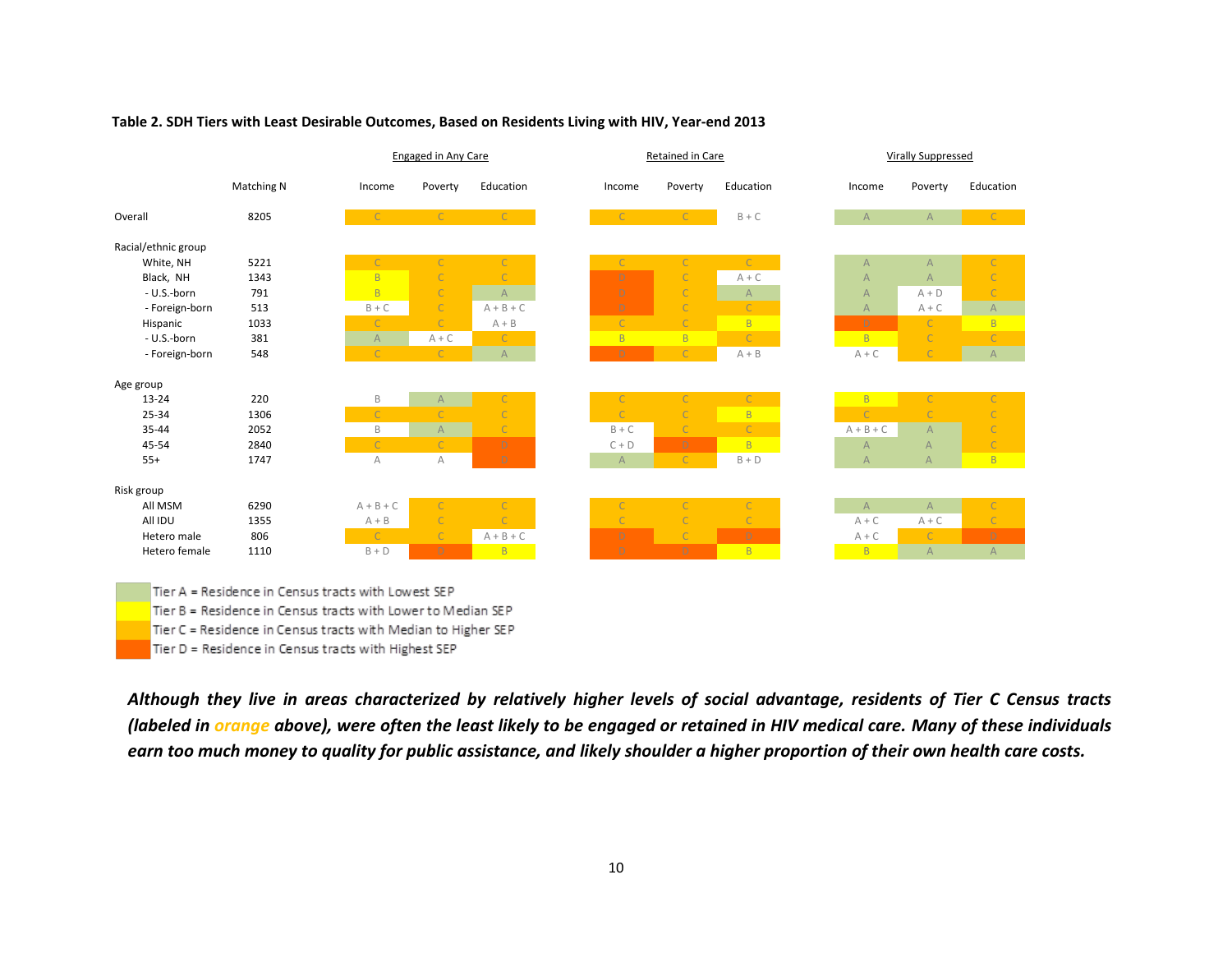<span id="page-11-0"></span>

| Summary of Key HIV-Related Health Disparities, by Indicator and Population |                               |                              |                    |                                 |                                    |  |  |
|----------------------------------------------------------------------------|-------------------------------|------------------------------|--------------------|---------------------------------|------------------------------------|--|--|
| <b>Select Population</b>                                                   | <b>HIV Diagnosis</b><br>Rates | Late HIV<br><b>Diagnosis</b> | Linkage to<br>Care | Engagement/<br><b>Retention</b> | <b>Viral</b><br><b>Suppression</b> |  |  |
| U.S.-Born Black                                                            | X                             |                              | X                  |                                 | x                                  |  |  |
| Foreign-Born Black                                                         | x                             | x                            |                    |                                 |                                    |  |  |
| Foreign-Born Hispanic                                                      | X                             | x                            |                    | x                               | х                                  |  |  |
| Adults $\geq$ 45 years old                                                 |                               | Χ                            |                    |                                 |                                    |  |  |
| Adults < 35 years old                                                      |                               |                              |                    | х                               |                                    |  |  |

#### SUMMARY

These are the top findings. The Health Disparity SEW proposes using the following indicators to measure progress toward eliminating disparities. The success of a strategy will be determined by its ability to create positive change in its associated indicator.

#### **HIV Diagnosis Rates**

- Rates of new HIV diagnosis among native-born Blacks
- Rates of new HIV diagnosis among foreign-born Hispanics

#### **Late Diagnosis**

- Late HIV diagnosis among foreign-born Hispanics
- Late HIV diagnosis among older persons (ages 45 yrs. and older)
- Late HIV diagnosis among foreign-born Black

#### **Linkage**

• Initial linkage to care (within 90 days of diagnosis) among native-born Blacks

#### **Engagement and Retention in Care**

- Retention in care among younger people (current ages < 35 yrs.)
- Engagement and retention in care foreign-born Hispanics

#### **Viral Suppression**

- Viral suppression among native-born Blacks
- Viral suppression among foreign-born Hispanics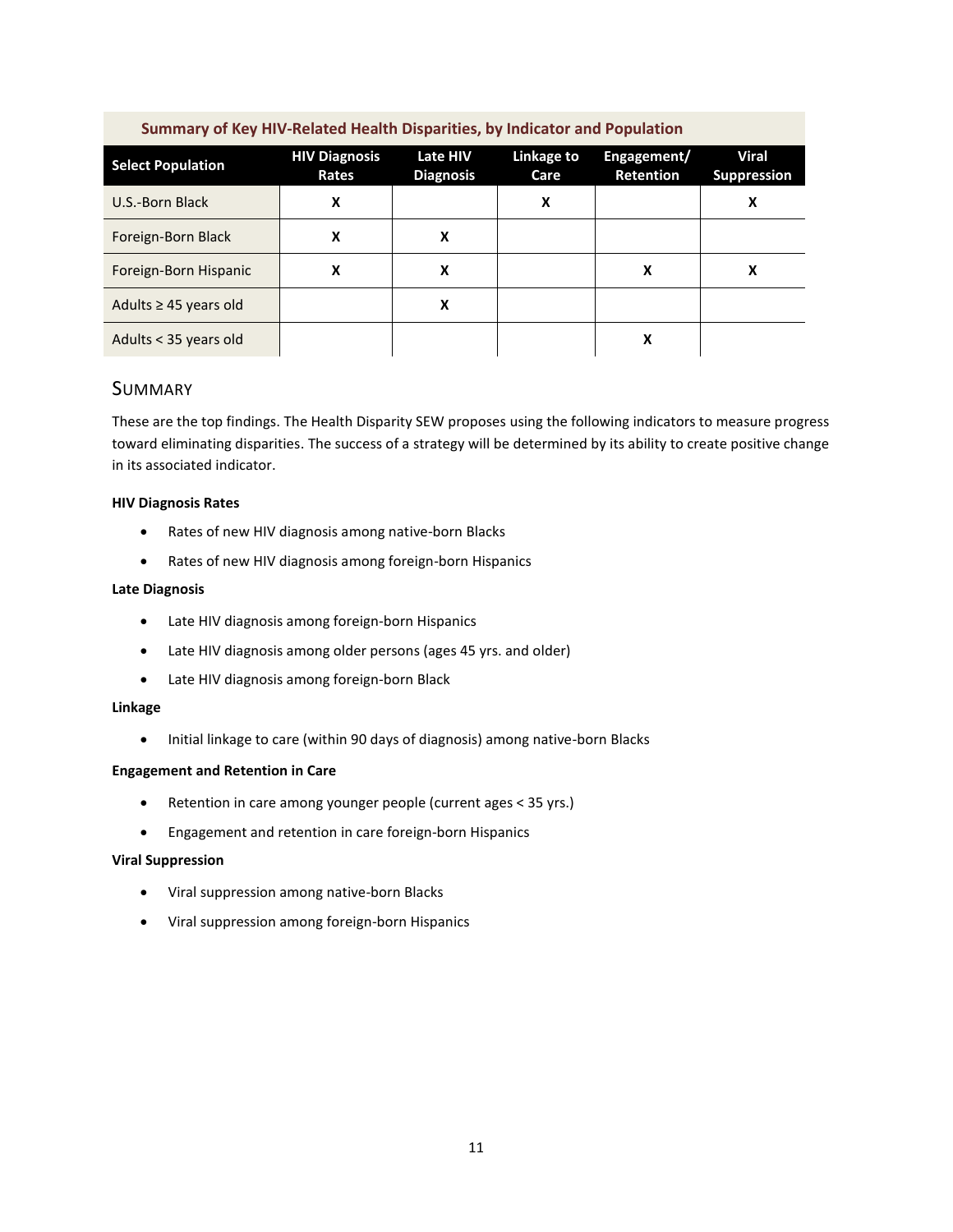#### **Overview**

Engagement and Retention in Care was identified as the point of emphasis in developing strategies. Black and Hispanic populations both US and foreign-born were identified as prioritized populations.

Engagement and Retention in Care

- 1. **Provider training for medical providers**: Providers may overestimate their cultural competency in providing services to these demographics and need tools and skills to increase their efficacy in working with these populations
- 2. **Health Literacy for PLWH in the target population**: PLWH may lack basic knowledge regarding HIV and the necessary skills to navigate the health care system. This lack of knowledge and skills is compounded by the negative experiences many people in the target populations have experienced within the medical and social service systems.
- 3. **Stigma**: Addressing stigma directly is a difficult task. Black & Hispanic PLWH experience stigma in both the Gay Community as well as Black/Hispanic communities. This dual expression of stigma may make engagement and retention in HIV care particularly difficult. A three prong approach was discussed
	- a. **Community Capacity**  Focus on community engagement strategies designed to address stigma
	- b. **Rubric**  Develop a rubric which uses existing knowledge to link stigma to stress measures
	- c. **Research/Needs Assessment**  Conduct further assessments on the specific needs of young Black and young Hispanic individuals (with a focus on MSM) to direct programming.

#### Foreign-born Status

Foreign-born status was identified as a unique circumstance impacting HIV outcomes. Foreign-born Hispanics experienced poorer outcomes in most categories. Foreign-born blacks experience significantly higher rates of late diagnosis. Many factors may be contributing; including immigration status, language barriers, cultural norms and the assimilation paradox. An over-simplified definition of the paradox is that someone immigrating to the US may experience poorer outcomes than they would have it they were born in the US *or* if they had stayed in their country of origin. It seems that they may lose some of the protective factors of their original culture in addition to not benefitting fully from those of the dominant culture within the US.

- **1. Village:** Convene villages within foreign-born Hispanic and foreign-born Black communities to gain perspective from people within those communities.
- 2. **Special Emphasis Workgroups;** Convene SEW to determine strategies specific to foreign-born Hispanic and foreign-born Black communities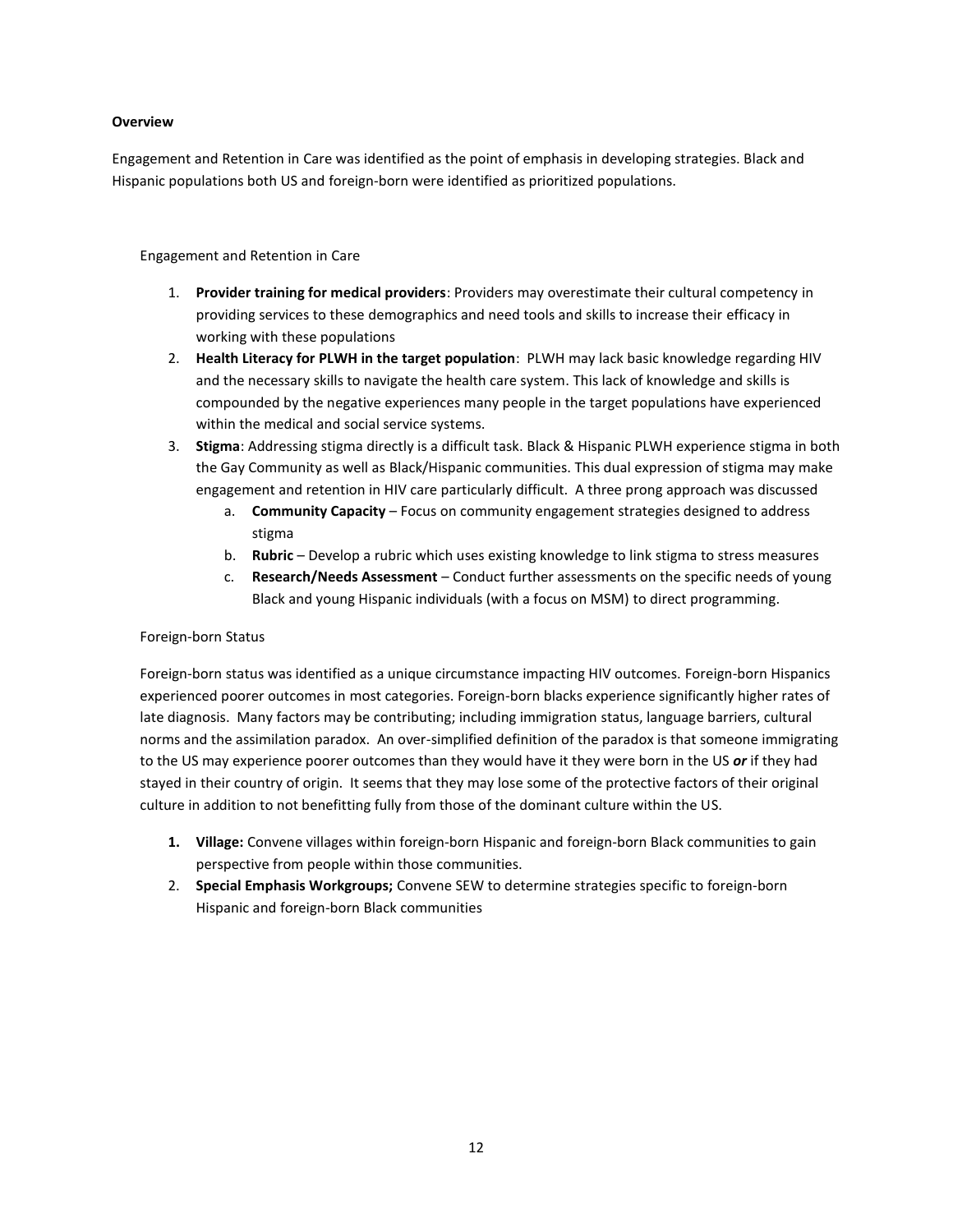**Themes to address while developing strategies** 

| <b>Engagement in Care</b>                      |                                                                                            |                                                                                     |  |  |  |  |  |
|------------------------------------------------|--------------------------------------------------------------------------------------------|-------------------------------------------------------------------------------------|--|--|--|--|--|
| <b>Foreign-born Black</b>                      | <b>Native-born Black</b>                                                                   | Foreign-born Hispanic                                                               |  |  |  |  |  |
| Capacity/rubric to measure stigma<br>to stress | Capacity/rubric to measure stigma<br>to stress                                             | Capacity/rubric to measure stigma<br>to stress                                      |  |  |  |  |  |
| Provider training $-(\nabla \text{stigma})$    | Provider training $-(\nabla \cdot \text{stigma})$                                          | Provider training $-(\nabla \text{stigma})$                                         |  |  |  |  |  |
| <b>Health literacy</b>                         | Health literacy                                                                            | <b>Health literacy</b>                                                              |  |  |  |  |  |
| System navigation                              | System navigation                                                                          | System navigation                                                                   |  |  |  |  |  |
| ↑ Community awareness about<br><b>HIV</b>      | ↑ Community awareness about<br><b>HIV</b>                                                  | ↑ Community awareness about<br><b>HIV</b>                                           |  |  |  |  |  |
| Build community ( $\sqrt{}$ stigma)            | Build community ( $\sqrt{}$ stigma)                                                        | Build community ( $\sqrt{\ }$ stigma)                                               |  |  |  |  |  |
| Population specific Villages &<br><b>SEW</b>   | Population specific Villages &<br><b>SEW</b>                                               | Population specific Villages &<br><b>SEW</b>                                        |  |  |  |  |  |
| $\sqrt{\frac{1}{1}}$ internalized stigma       | $\sqrt{}$ internalized stigma                                                              | $\sqrt{\frac{1}{1}}$ internalized stigma                                            |  |  |  |  |  |
| ↑ testing upon entry to US                     | ↑ value appreciation of health<br>wellness                                                 | $\sqrt{\frac{1}{2}}$ machismo perceptions that<br>need for medical care is weakness |  |  |  |  |  |
|                                                | ↑ access/utilization of healthcare<br>especially among men (trust in<br>medical community) |                                                                                     |  |  |  |  |  |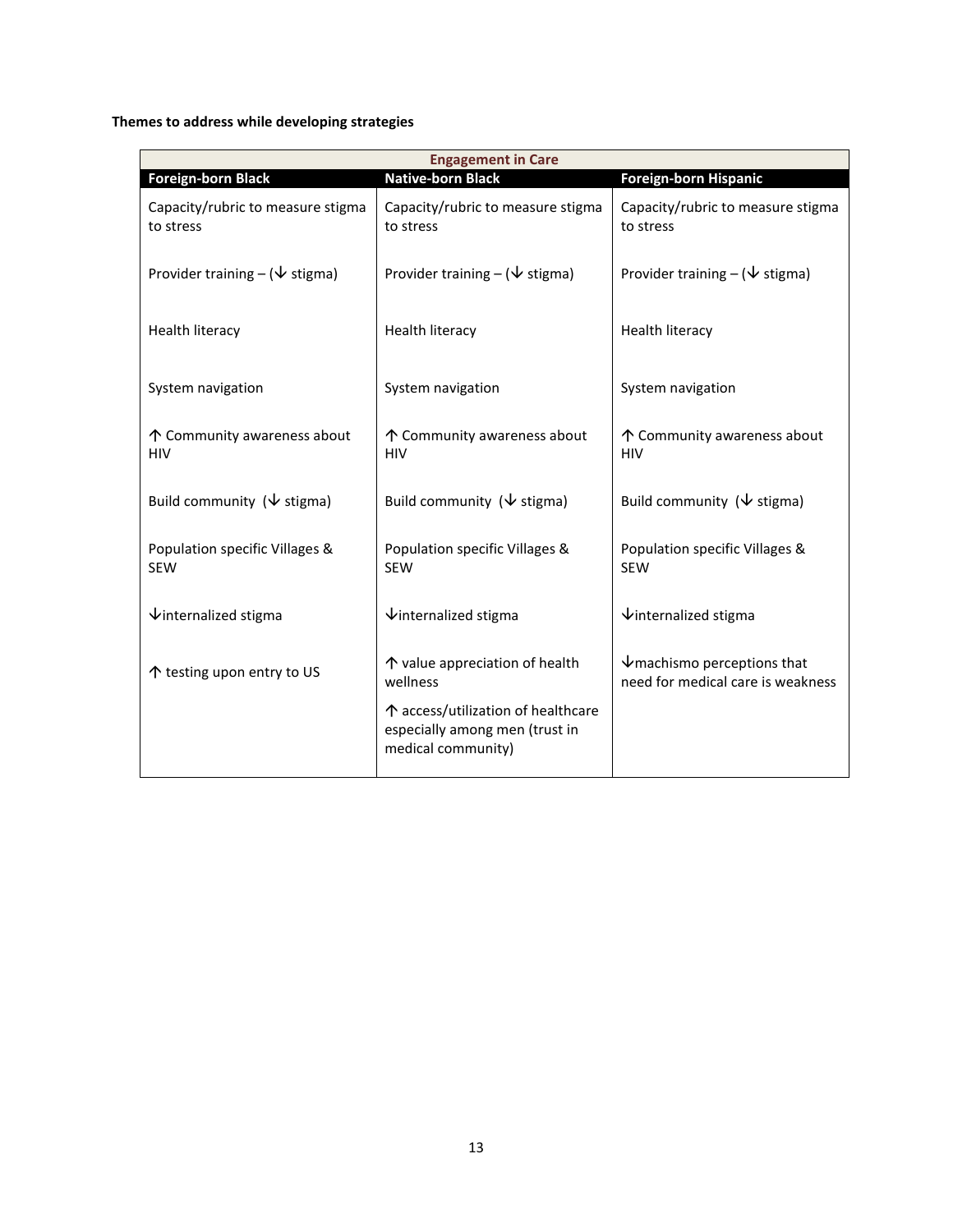#### <span id="page-14-0"></span>RECOMMENDATION

HIV-related health disparities are inextricably linked to the social determinants of health. Eliminating new HIV infections and optimizing the health outcomes for people living with HIV requires a concerted systematic approach. This approach must use data to determine where disparities exist and the most appropriate types of interventions. It must be responsive to the communities experiencing the disparities. Effective implementation requires DOH to allocate resources to all components. It is only through this investment of time; resource and effort that we hope to reduce HIV-related disparities.

Specific recommendations:

1) **DOH to use indicators to routinely measure progress toward reducing HIV-related health disparities.** 

The indicators we have prioritized are currently utilized by DOH. Our specific request is that they be used to measure progress toward reducing disparities.

**2) DOH allocate resources to decrease key HIV-related health disparities as detailed in this report.** 

#### 3) **DOH and HPSG to ensure meaningful participation opportunities from Black & Hispanic communities on all taskforces, workgroups etc**.

People of color have historically lacked access to and power within the institutions that develop and administer services to them. Significant inclusion of groups of people who have been historically marginalized will increase the proficiency in developing culturally relevant service models.

#### **4) HPSG to actively recruit members from Communities of Color in order to increase diversity of the HPSG.**

Recruitment strategies should specifically target communities experiencing HIV health related disparities. The lived experiences of these individuals are an integral component of the planning process.

#### **5) DOH and HPSG to develop collaborative funding opportunities that address how social determinants of health affect HIV-related health outcomes.**

The social determinants of health are often experienced as layers of inequity. The most effective strategies to address these layers require collaboration across domains. Issues include, but are not limited to, mental health and substance use. Models which encourage integrated as opposed to discrete funding mechanisms may encourage the innovation needed to address these complex issues.

#### **6) DOH to provide targeted programming for access and utilization PrEP in Communities of Color.**

PrEP offers a unique opportunity in reducing new HIV infections. Many communities have a mistrust of the health care system in addition to a history of substandard service delivery. These unique circumstances create negative perceptions of medical interventions in these communities. Programming should be developed that directly addresses these cultural issues.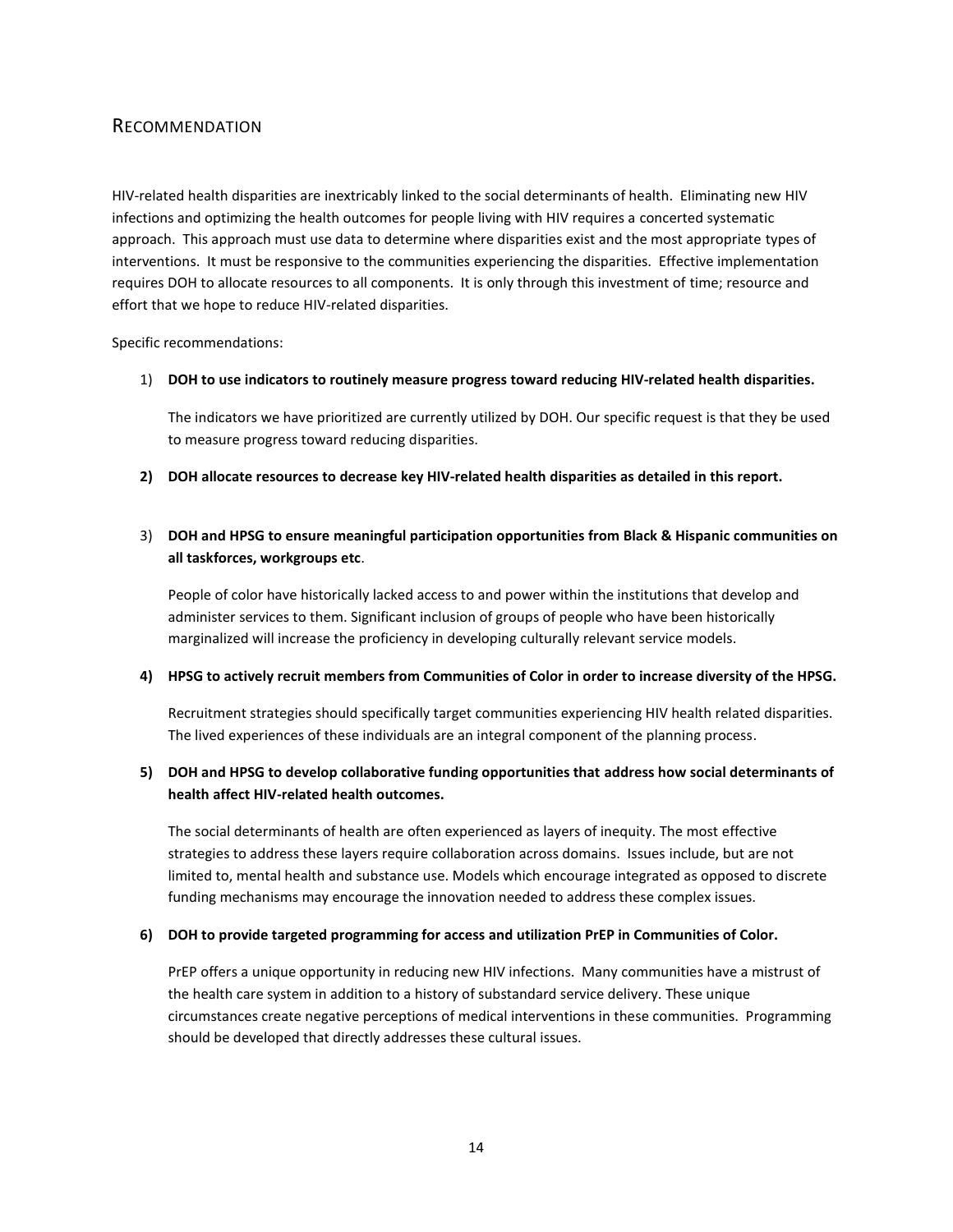## <span id="page-15-0"></span>**MEMBERS**

David Strong

Janet Jones

Lauren Fanning

Malika Lamont

Marcos Martinez

Michele Andrasik

Shelly Cooper-Ashford

## <span id="page-15-1"></span>DOH STAFF

Jason Carr

Lydia Guy Ortiz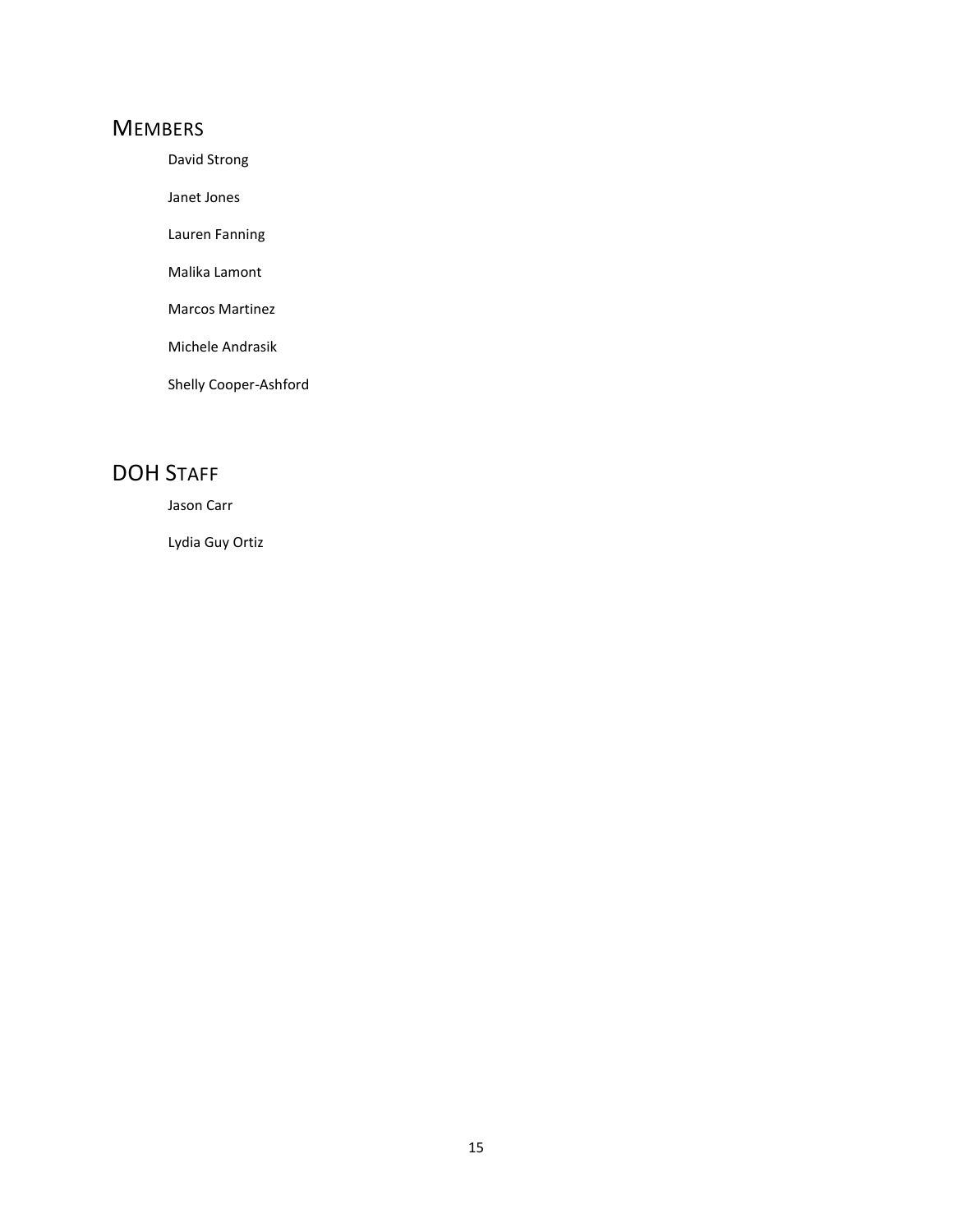### <span id="page-16-0"></span>**REFERENCES**

- Amy Rock Wohl, W. H.-W.-D. (2011). A youth-focused case management intervention to engage and retain. *Psychological and Socio-medical Aspects of AIDS/HIV,*, 23:8, 988-997.
- Ana Penman-Aguilar, P. A.-A. (2013). Identifying the Root Causes of Health Inequities: Reflections on the 2011 National Center for HIV/AIDS, Viral Hepatitis, STD, and TB Prevention Health Equity Symposium. *Public Health Reports*, Supplement 3 / Volume 128 29-33.
- Centers for Disease Control and Prevention. Social determinants of health among adults diagnosed with HIV infection in 20 states, the District of Columbia, and Puerto Rico, 2010. *HIV Surveillance Supplemental Report* 2014; 19 (2). Revised edition[. http://www.cdc.gov/hiv/library/reports/surveillance/.](http://www.cdc.gov/hiv/library/reports/surveillance/) Published July 2014.
- E Shacham, M. L. (213). Are neighborhood conditions associated with. *HIV Medicine*, 14, 624–632.
- George PhD, S., Garth PhD, B., Rock Wohl PhD, A., Galvan PhD, A., Garland MPH, W., & Myers PhD, H. (2009). Sources and Types of Social Support that Influence Engagement in HIV Care among Latinos and African Americans. *Journal of Health Care for the Poor and Underserved*, Volume 20, Number pp. 1012-1035.
- Hazel D. Dean, S. M. (2013). FROM THEORY TO ACTION: APPLYING SOCIAL DETERMINANTS OF HEALTH TO PUBLIC HEALTH PRACTICE. *Public Health Reports*, Supplement 3 / Volume 128 1-4.
- Hazel D. Dean, S. M. (2013). Integrating a Social Determinants of Health Approach into Public Health Practice: A Five-Year Perspective of Actions Implemented by CDC's NationalCenter for HIV/AIDS, Viral Hepatitis,STD, and TB Prevention. *Public Health Reports*, Supplement 3 / Volume 128 5-11.
- Hightow-Weidman M.D. M.P.H., L., Jones M.S., K., Wohl Ph.D., A., Futterman M.D., D., & Outlaw Ph.D, A. (2011). Early Linkage and Retention in Care: Findings from the Outreach, Linkaage and Retention in Care Initiative Among Young Men of Color WHo Have Sex withMen. *AIDS PATIENT CARE amd STDs*, s31-S37.
- Kathryn Pitkin Derose, L. M.-D. (2014). An Intervention to Reduce HIV-Relaed Stigma in Partnership with African American and Latino Curches. *AIDS Education and Prevention,*, 26(1), 28–42,.
- Kerani, R., Buskin, S., Dombrowski, J., Bennett, A., Barash, E., & Golden, M. (2015). *Evidence of Local HIV Transmission in the African Community of King County Washington.* Seattle.
- Lisa B. Hightow-Weidman, M. M. (2011). Keeping Them in "STYLE": Finding, Linking ,and Retaining Young HIV-Positive Black and Latino Men Who Have Sex with Men in Care. *AIDS PATIENT CARE and STDs*, Volume 25, 37-45.
- Marguerite S. Keesee PhD, A. P. (2012). HIV Positive Hispanic/Latinos Who Delay HIV Care: Analysis of Multilevel Care Engagement. *Social Work in Health Care*, 51:5, 457-478.
- Martinez JD, MPH, MSc, O., Wu PhD, E., Shultz MA, A., & Capote BA, J. (2014). Still a Hard-to-Reach Population? Using Social Media to Recruit Lation Gay Couples for an HIV Intervention Adaption Study. *Journal of Medical Internet Research*, Published online Aor 24,2014 16(4)e113.